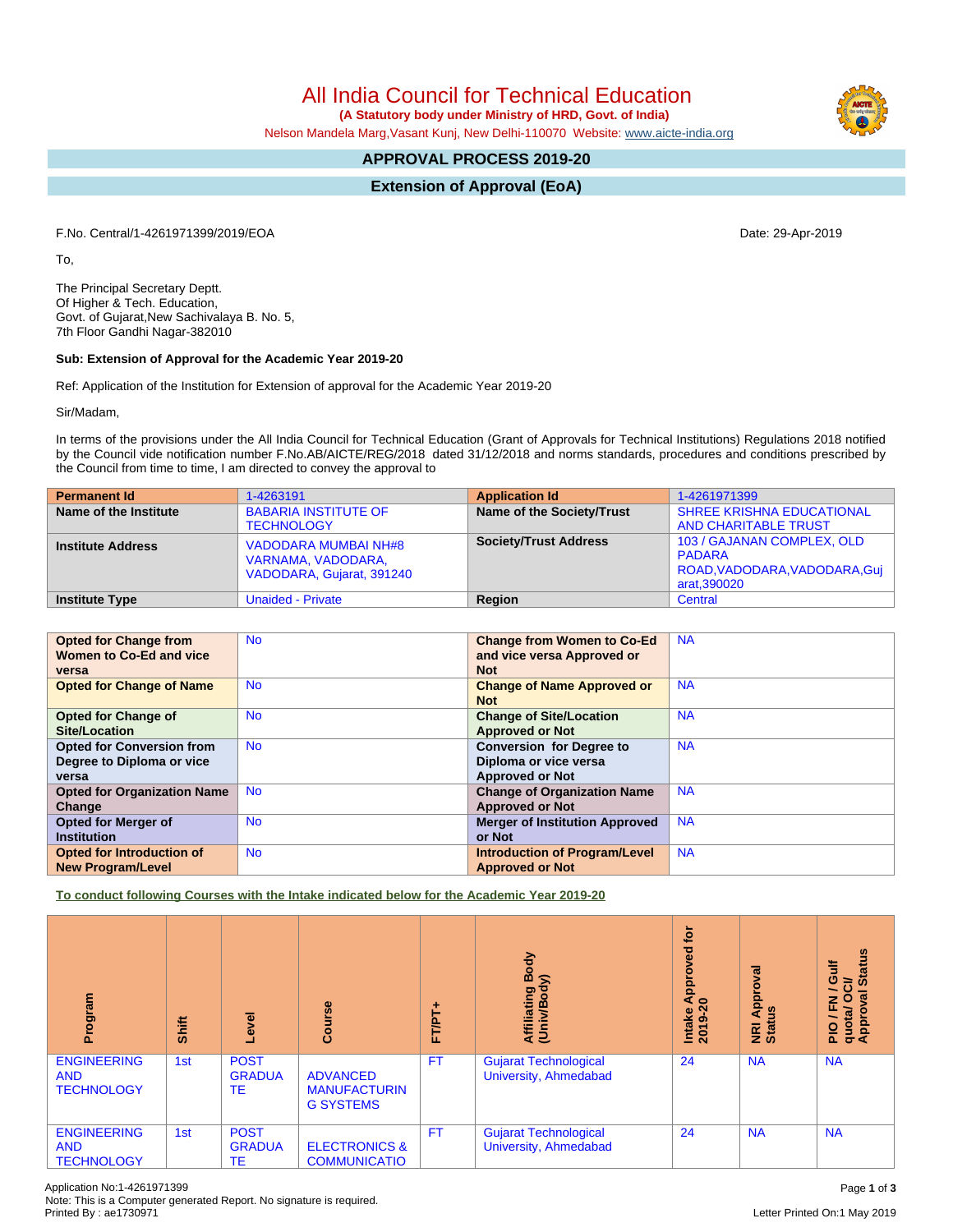|                                                       |                 |                                            | <b>N(COMMUNICATI</b><br><b>ON SYSTEM</b><br><b>ENGINEERING)</b>  |           |                                                              |     |           |           |
|-------------------------------------------------------|-----------------|--------------------------------------------|------------------------------------------------------------------|-----------|--------------------------------------------------------------|-----|-----------|-----------|
| <b>ENGINEERING</b><br><b>AND</b><br><b>TECHNOLOGY</b> | 1st             | <b>UNDER</b><br><b>GRADUA</b><br><b>TE</b> | <b>COMPUTER</b><br><b>SCIENCE AND</b><br><b>ENGINEERING</b>      | <b>FT</b> | <b>Gujarat Technological</b><br>University, Ahmedabad        | 120 | <b>NA</b> | <b>NA</b> |
| <b>ENGINEERING</b><br><b>AND</b><br><b>TECHNOLOGY</b> | 2 <sub>nd</sub> | <b>UNDER</b><br><b>GRADUA</b><br><b>TE</b> | <b>COMPUTER</b><br><b>SCIENCE AND</b><br><b>ENGINEERING</b>      | <b>FT</b> | <b>Gujarat Technological</b><br>University, Ahmedabad        | 60  | <b>NA</b> | <b>NA</b> |
| <b>ENGINEERING</b><br><b>AND</b><br><b>TECHNOLOGY</b> | 1st             | <b>UNDER</b><br><b>GRADUA</b><br><b>TE</b> | <b>MECHANICAL</b><br><b>ENGINEERING</b>                          | <b>FT</b> | <b>Gujarat Technological</b><br>University, Ahmedabad        | 120 | <b>NA</b> | <b>NA</b> |
| <b>ENGINEERING</b><br><b>AND</b><br><b>TECHNOLOGY</b> | 1st             | <b>UNDER</b><br><b>GRADUA</b><br><b>TE</b> | <b>ELECTRICAL</b><br><b>ENGINEERING</b>                          | <b>FT</b> | <b>Gujarat Technological</b><br><b>University, Ahmedabad</b> | 60  | <b>NA</b> | <b>NA</b> |
| <b>ENGINEERING</b><br><b>AND</b><br><b>TECHNOLOGY</b> | 1st             | <b>UNDER</b><br><b>GRADUA</b><br><b>TE</b> | <b>ELECTRICAL</b><br><b>ENGINEERING</b>                          | <b>FT</b> | <b>Gujarat Technological</b><br>University, Ahmedabad        | 60  | <b>NA</b> | <b>NA</b> |
| <b>ENGINEERING</b><br><b>AND</b><br><b>TECHNOLOGY</b> | 1st             | <b>UNDER</b><br><b>GRADUA</b><br><b>TE</b> | <b>CIVIL</b><br><b>ENGINEERING</b>                               | <b>FT</b> | <b>Gujarat Technological</b><br><b>University, Ahmedabad</b> | 120 | <b>NA</b> | NA        |
| <b>ENGINEERING</b><br><b>AND</b><br><b>TECHNOLOGY</b> | 2 <sub>nd</sub> | <b>UNDER</b><br><b>GRADUA</b><br><b>TE</b> | <b>MECHANICAL</b><br><b>ENGINEERING</b>                          | <b>FT</b> | <b>Gujarat Technological</b><br>University, Ahmedabad        | 60  | <b>NA</b> | <b>NA</b> |
| <b>ENGINEERING</b><br><b>AND</b><br><b>TECHNOLOGY</b> | 1st             | <b>UNDER</b><br><b>GRADUA</b><br><b>TE</b> | <b>ELECTRONICS &amp;</b><br><b>COMMUNICATIO</b><br><b>N ENGG</b> | <b>FT</b> | <b>Gujarat Technological</b><br>University, Ahmedabad        | 120 | <b>NA</b> | <b>NA</b> |

+FT –Full Time,PT-Part Time

# Punitive Action against the Institute

# **Course(s) Applied for Closure by the Institute for the Academic Year 2019-20**

| <b>Program</b>                   | <b>Shift</b> | Level                           | <b>Course</b>                                    | $FT/PT+$  | <b>Affiliating Body (Univ/Body)</b> | <b>Course Closure</b><br><b>Status</b> |
|----------------------------------|--------------|---------------------------------|--------------------------------------------------|-----------|-------------------------------------|----------------------------------------|
| <b>ENGINEERING</b><br><b>AND</b> | 2nd          | <b>UNDER</b><br><b>GRADUATE</b> | <b>CIVIL ENGINEERING</b>                         | <b>FT</b> | <b>Gujarat Technological</b>        | Approved                               |
| <b>TECHNOLOGY</b>                |              |                                 |                                                  |           | University, Ahmedabad               |                                        |
| <b>ENGINEERING</b>               | 2nd          | <b>UNDER</b>                    | <b>ELECTRONICS &amp;</b><br><b>COMMUNICATION</b> | <b>FT</b> | <b>Gujarat Technological</b>        | Approved                               |
| <b>AND</b><br><b>TECHNOLOGY</b>  |              | <b>GRADUATE</b>                 | <b>ENGG</b>                                      |           | University, Ahmedabad               |                                        |
|                                  |              |                                 |                                                  |           |                                     |                                        |

+FT-Full Time,PT-Part Time

In case of any differences in content in this Computer generated Extension of Approval Letter, the content/information as approved by the Executive Council / General Council as available on the record of AICTE shall be final and binding.

Strict compliance of Anti-Ragging Regulation: - Approval is subject to strict compliance of provisions made in AICTE Regulation notified vide F. No. 37- 3/Legal/AICTE/2009 dated July 1, 2009 for Prevention and Prohibition of Ragging in Technical Institutions. In case Institution fails to take adequate steps to Prevent Ragging or fails to act in accordance with AICTE Regulation or fails to punish perpetrators or incidents of Ragging, it will be liable to take any action as defined under clause 9(4) of the said Regulation.

# **It is mandatory to comply all the essential requirements as given in APH 2019-20(appendix 6)**

NOTE: If the State Government / UT / DTE / DME has a reservation policy for admission in Technical Education Institutes and the same is